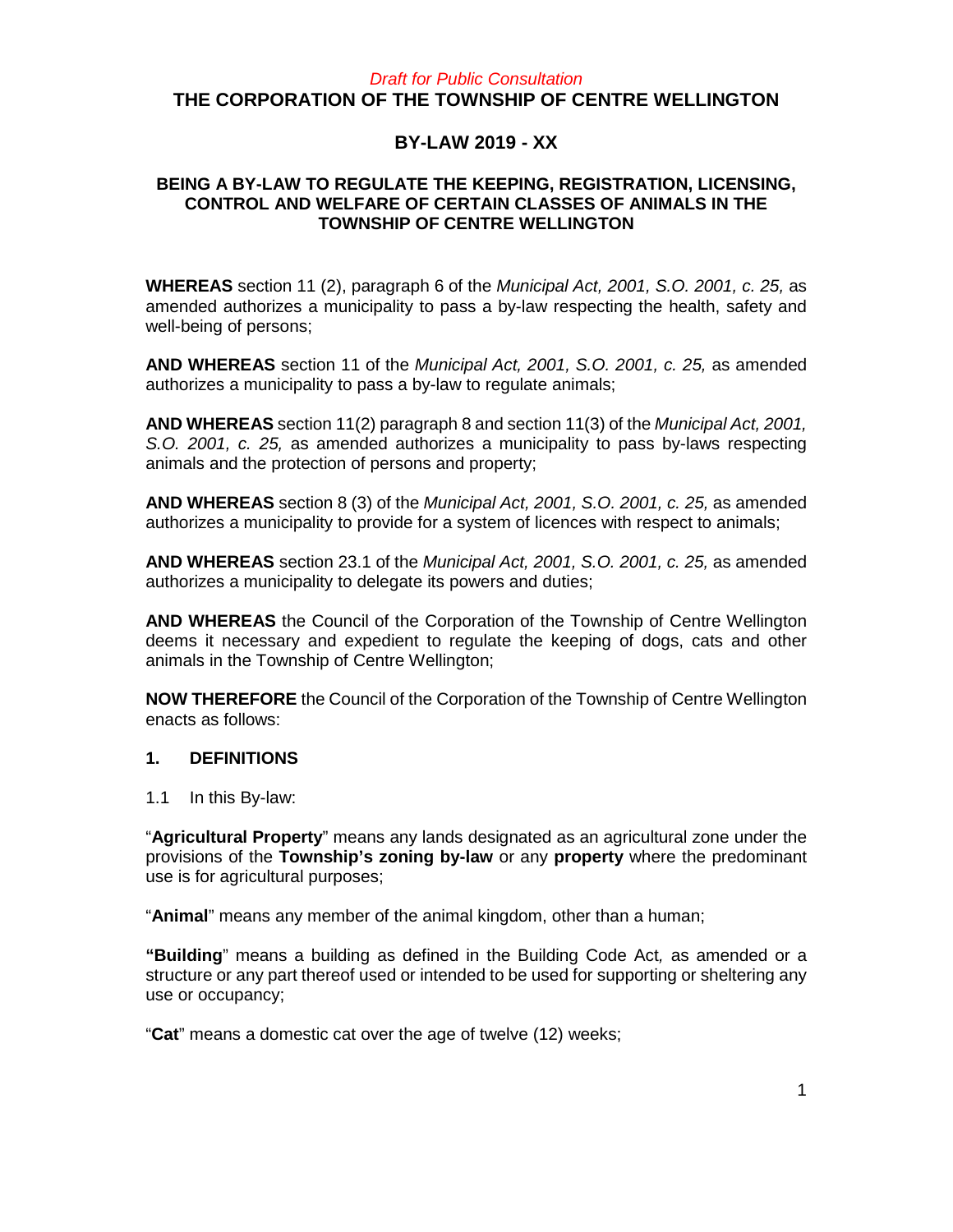"**Clerk**" means the Clerk for the **Township** or any **person** designated by the Clerk;

"**Committee**" means the Appeal Committee as appointed by Council for the **Township**  or other Committee appointed pursuant to this By-law;

"**Dog**" means a domestic dog over the age of twelve (12) weeks;

"**Dwelling Unit**" means a room or a suite of rooms operated as a housekeeping unit, used or intended to be used as a domicile by one or more **persons** and supporting general living conditions including cooking, eating, sleeping and sanitary facilities;

"**Farm Dog**" means a **dog** which is actively herding farm animals on **agricultural property**, such as cattle or sheep;

"**Harbour** or **Harboured**" shall include keeping or possessing for any period of time, whether temporary or not;

**"Hen"** means a female chicken;

"**Hunting Dog**" means a **dog** licensed by the Ministry of Natural Resources for the purpose of hunting moose, deer or raccoons;

"**Kennel**" means a place where four (4) or more **dogs** are boarded, housed, trained, exercised, bred, sold, cared for, **kept** or **harboured** and shall include a commercial kennel as defined in the **Township's Zoning By-law** but shall not include:

- (a) a **veterinary clinic;**
- (b) an **agricultural property** with **farm dogs**;
- (c) a **pound** operated by or on behalf of the **Township** for impounding **animals**;
- (d) an **animal** shelter operated by a branch or affiliate of the Ontario Society for the Prevention of Cruelty to Animals;
- (e) a pet store;
- (f) a facility in which **animals** are placed for care pursuant to the Pounds Act, R.S.O. 1990, c. P.17, as amended;
- (g) a facility registered as a research facility in accordance with the Animals for Research Act, R.S.O. 1990, c. A. 22, as amended;
- (h) any premise licensed under any Statute of the Legislature of Ontario of the Government of Canada which permits the keeping of **dogs** under certain conditions.
- (i) a grooming facility or dog/cat daycare where animals are not kept overnight.

"**Keep**" or "**Kept**" shall include harbouring or possessing for any period of time, whether temporary or not;

"**Leash**" means a leash, chain, rope, cord, chain or other similar device, which is used, designed and capable of being held by a **person** and is used and designed to restrain a **dog**;

**"Leash Free Park"** means a park owned by the **Township** where a **dog** is permitted to be off a leash;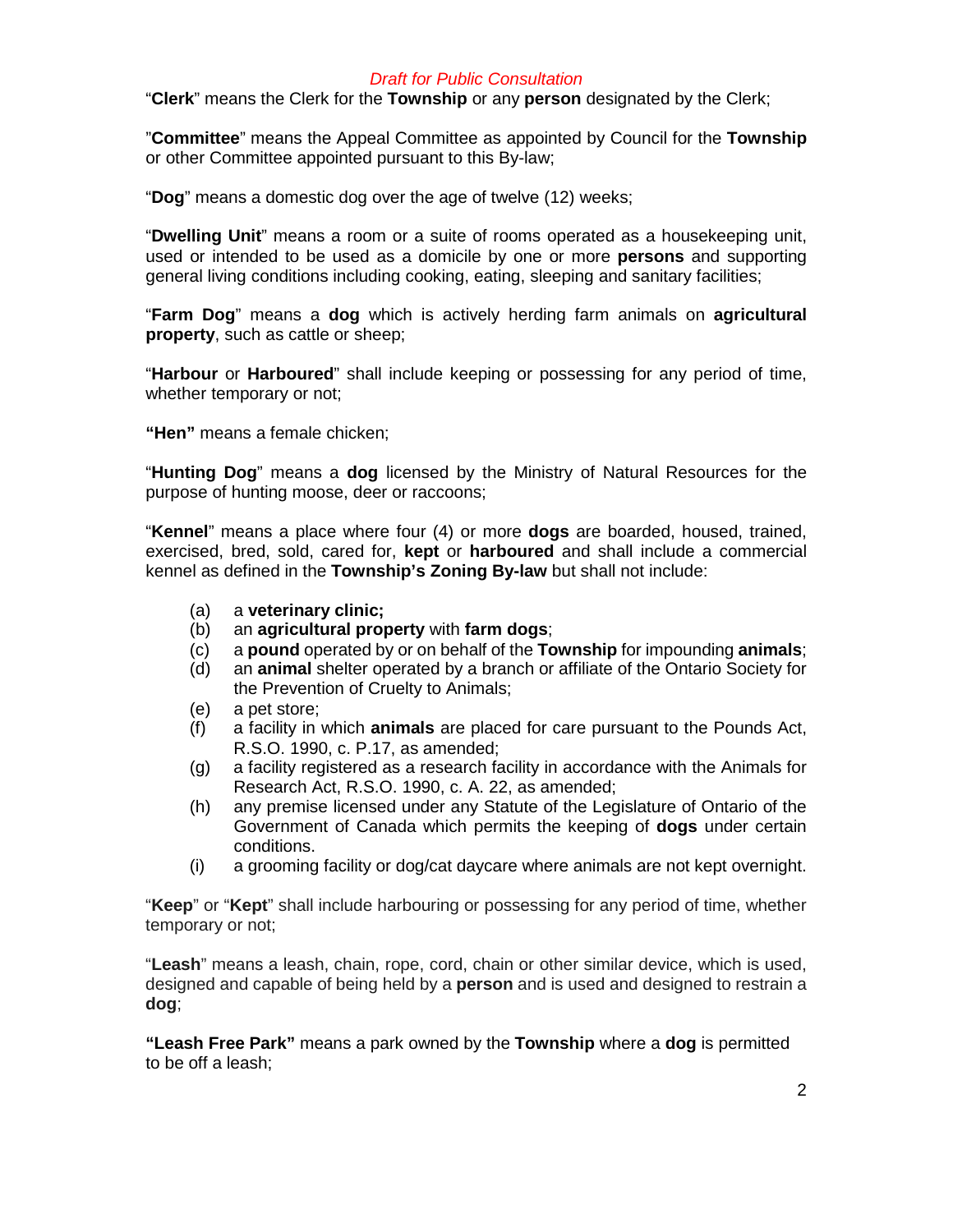"**Licence**" means a licence issued by the **Township** pursuant to this By-law;

"**Licensee**" means a **person** issued a **kennel licence** pursuant to this By-law;

"**Microchip**" means a device, designed to an approved Canadian standard, implanted in an **animal**, containing a unique code that permits or facilitates access to information such as the name and contact information of the **animal's owner**;

"**Noise**" means a sound that at the point of reception is likely to disturb the inhabitants;

"**Officer**" means an animal control officer, a **pound keeper** and its employees, the Ontario SPCA Officers, police officer, municipal law enforcement officer, the Medical Health Officer or other **person** appointed by by-law to enforce the provisions of this Bylaw;

"**Owner**" shall mean any **person** who **keeps** or **harbours** a **dog**, **cat** or **animal** and where the owner is a minor, the **person** responsible for the custody of the minor;

"**Person**" includes an individual, sole proprietorship, partnership, limited partnership, trust, corporation, and an individual in his or her capacity as a trustee, executor, administrator, or other legal representative;

"**Police Work Dog**" means a **dog** trained for and engaged in law enforcement by any Federal, Provincial or municipal government or government agency;

"**Pound**" means any premise or facility or part thereof used by the **Township** for the temporary housing or boarding of **animals** that have been impounded pursuant to this By-law;

"**Pound Keeper**" means any **person** retained by the **Township** to provide a **pound**;

**"Property"** means a parcel of land which is capable of being legally conveyed;

**"Property Line"** means any boundary of a **property** or its vertical projection;

"**Registration** or **Registered**" means a record of ownership and of the **keeping** of an **animal** pursuant to this By-law;

**"Service Dog"** means a **dog** trained to assist the visually impaired and a dog guide working with a **person** with a physical or mental disability or a medical condition;

**"Rooster"** means a male chicken;

"**Tag**" means a tag issued by the **Township**;

"**Township**" means the Corporation of the Township of Centre Wellington or the land within the geographic limits of the Corporation of the Township of Centre Wellington as the context requires;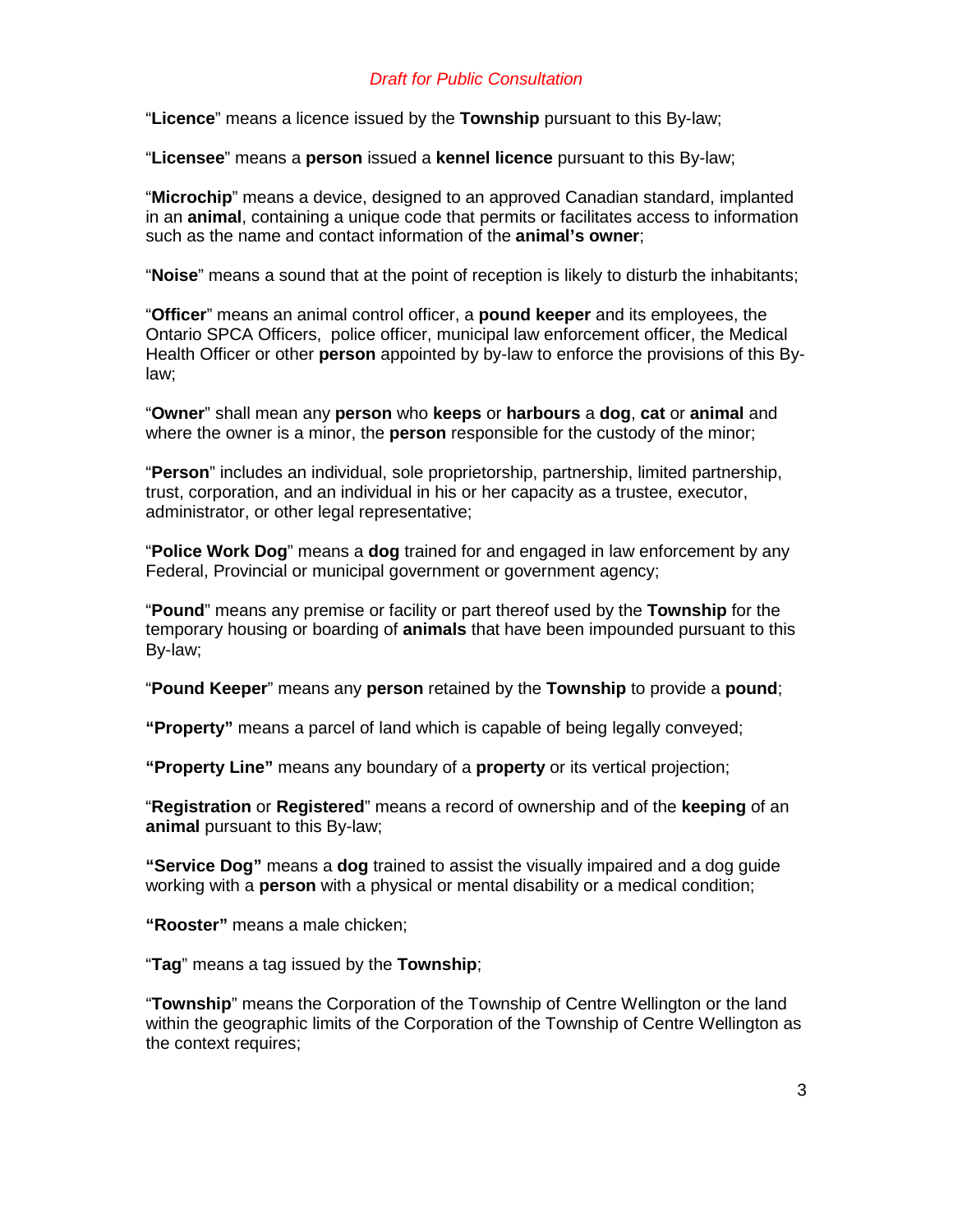"**Veterinary Clinic**" means a **building** where **animals** are diagnosed and treated for illness by a registered veterinarian, and where such **animals** can be temporarily housed within the clinic, and includes accessory services such as grooming, but does not include a commercial kennel as defined in the **Township's Zoning By-law**;

"**Zoning By-law**" means any by-law administered by the **Township** passed pursuant to Section 34 of the Planning Act or a successor thereof, as may be amended from time to time.

## **2. APPLICATION AND GENERAL**

- 2.1 This by-law shall apply throughout the whole of the **Township**.
- 2.2 No **person** shall **permit** a **dog** to make a **noise** by barking, howling or whining.
- 2.3 No **person** shall **keep** or **harbour** or permit to be **kept** or **harboured** at any one time, more than three (3) **dogs** on a **property** or per **dwelling unit.**
- 2.4 Section 2.3 does not apply to the:
	- (a) **Pound**;
	- (b) **Owner** of a:
		- (i) a licensed **kennel**;
		- (ii) a **veterinary clinic**;
		- (iii) a pet store;
		- (iv) an **animal** shelter operated by a branch or affiliate of the Ontario Society for the Prevention of Cruelty to Animals;
		- (v) a facility in which **animals** are placed for care pursuant to the Pounds Act, R.S.O. 1990, c. P.17, as amended;
		- (vi) a facility registered as a research facility in accordance with the Animals for Research Act, R.S.O. 1990, c. A. 22, as amended;
		- (vii) an **Agricultural property** that is actively being used for agricultural purposes.
- 2.5 No **person** shall own or **keep** a **dog** without a current valid **dog licence**.
- 2.6 An **owner** of a **dog** shall keep the **tag** issued by the **Township** securely fixed on the **dog** for which it was issued at all times.
- 2.7 No **person** shall:
	- (a) affix a **tag** to any **dog** other than the **dog** for which it was issued;
	- (b) remove a **tag** except to replace it with a current or valid **tag**; or
	- (c) remove a tag except while the **dog** is being lawfully used for hunting in the bush.
- 2.8 No **person** shall **keep** or **harbour** or permit to be **kept** or **harboured** more than three (3) **cats** on a **property** or per **dwelling unit**.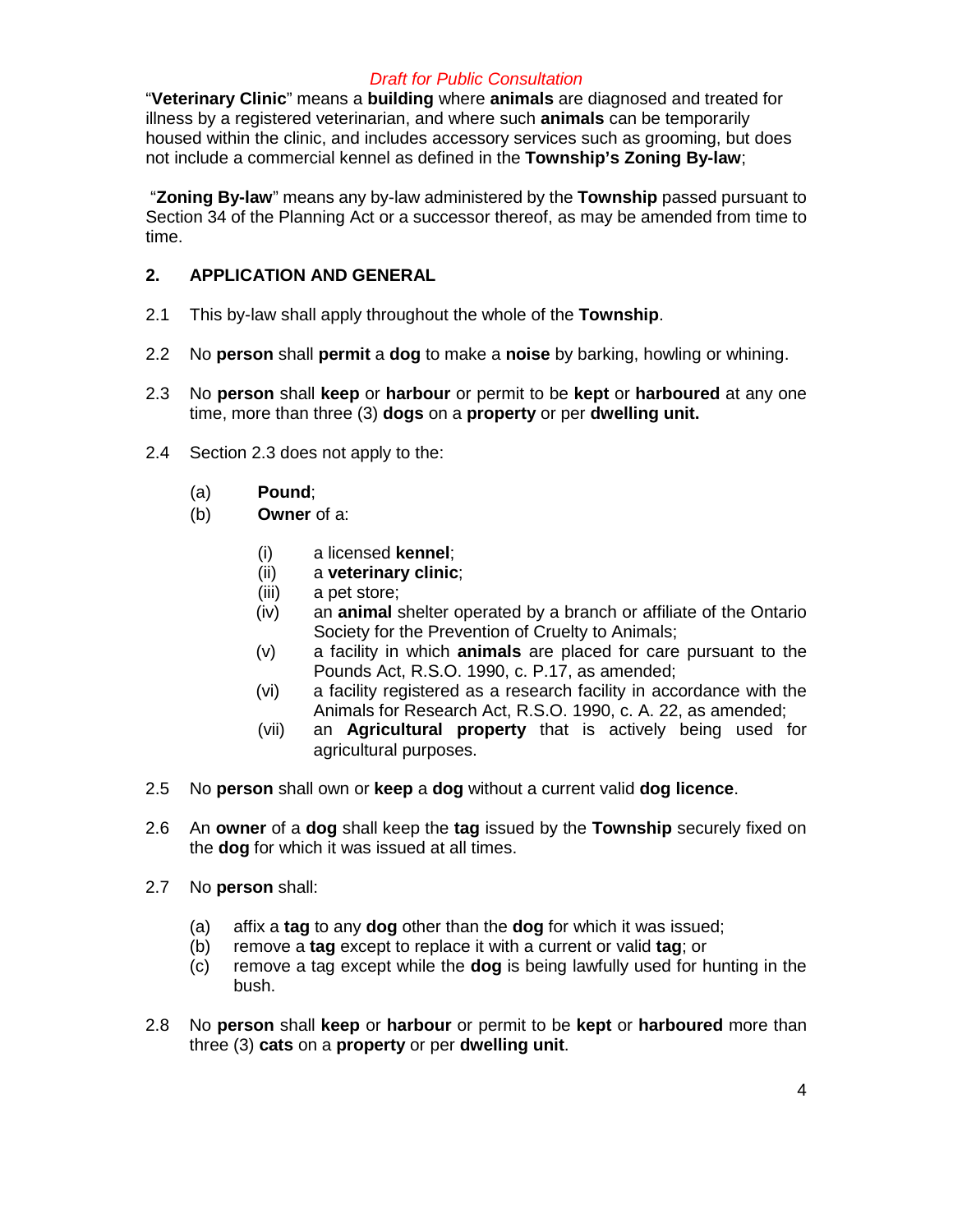- 2.9 No **person** shall own, **keep** or **harbour** a **cat** without it being **registered**.
- 2.10 No **person** shall own, **keep** or **harbour** a **cat** without it being **microchipped**.
- 2.11 An **owner** who registers a **cat** within one year of the passing of this by-law is not subject to the provisions of Section 2.10.
- 2.12 Sections 2.8, 2.9 and 2.10 do not apply to an **Agricultural Property** that is actively being use for agricultural purposes.
- 2.13 No **person** shall own or operate a **kennel** without a current valid **licence**.
- 2.14 No **person** shall own or operate a **kennel** other than in accordance with the terms, conditions and standards of a **licence** and this By-law.
- 2.16 No **person** shall **keep** or cause to be **kept** an **animal** identified as prohibited in Schedule A to this By-law.
- 2.17 No **person** shall own, **keep** or **harbour** a prohibited grandparented **animal**  unless it is **registered.**
- 2.18 No **person** shall own, **keep** or **harbour** a prohibited grandparented **animal** other than in accordance with the terms and conditions imposed by the **Clerk** and this By-law.
- 2.19 No **person** shall alter or modify or permit the alteration or modification of a **licence**.
- 2.20 No **person** shall use, or attempt to use a **licence** issued to another **person**.
- 2.21 Every **person** who knowingly makes a false statement in an application, declaration, affidavit or paper writing required by this By-law or the **Township** is guilty of an offence.
- 2.22 No **person** who is issued a **kennel licence** pursuant to this By-law shall contravene any provision set out in this by-law, any other municipal by-law, federal or provincial Act, Statute, or any other legislation applicable to a **kennel licence**.
- 2.23 No **person** shall dispose of or bury an **animal** on **Township property** or **Township** land.

#### **3. LICENCES & REGISTRATION**

- 3.1 The **Clerk** is hereby delegated authority to issue **licences** and register **animals** in accordance with the provisions of this By-law.
- 3.2 The **Clerk** is hereby delegated authority to impose additional terms and conditions to a **kennel licence** and on an **owner** of a prohibited grandparented **animal** that in the opinion of the **Clerk** are reasonable and taking into consideration:
	- (a) the health, safety and well-being of **persons**;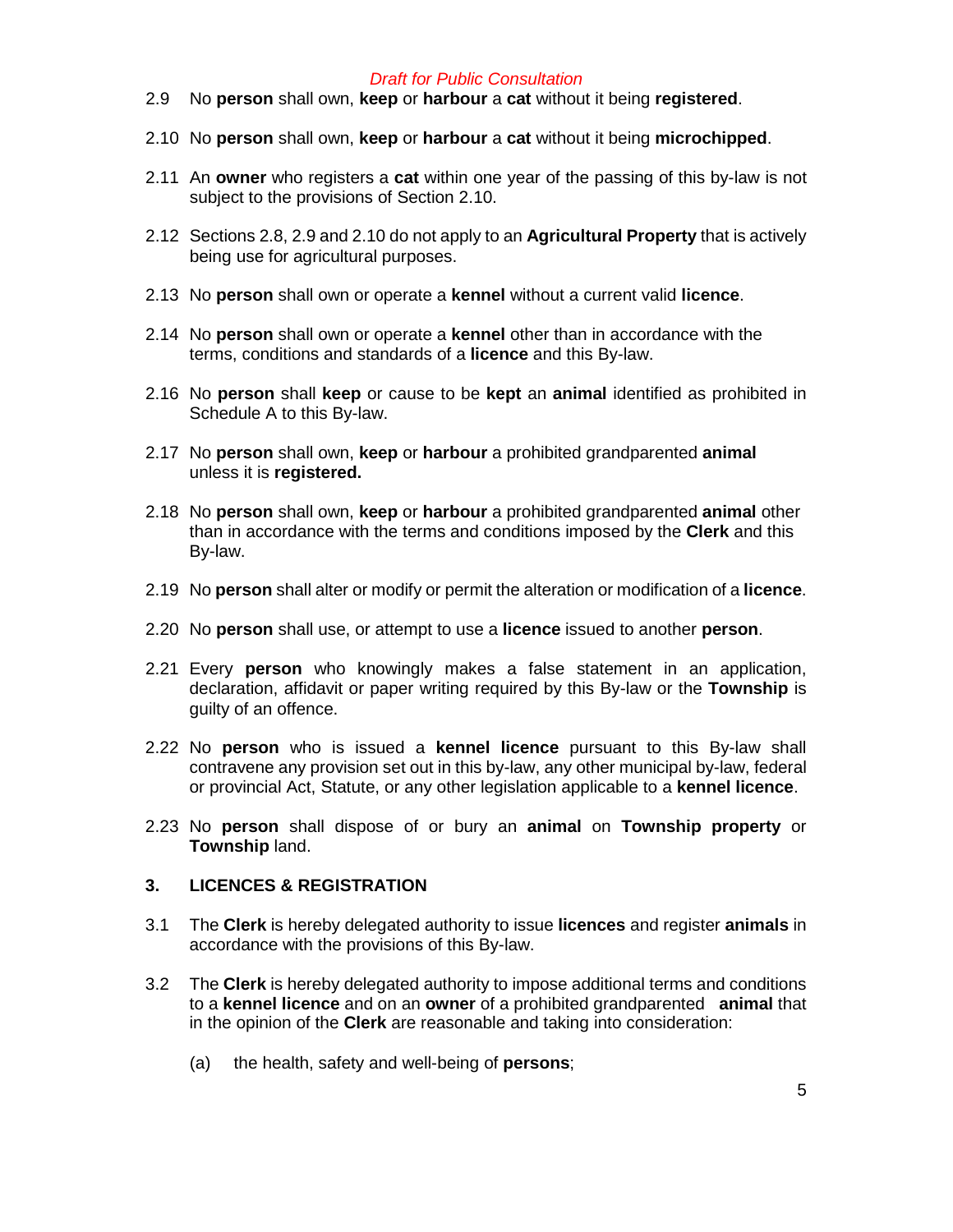- (b) the impact on a neighbouring **property** or neighbouring **property owner**.
- 3.3 A **licence** or **registration** automatically expires and becomes null and void upon the sale, death or other disposal of an **animal** to which such **licence** and **registration** applies.
- 3.4 A **licence** issued by the **Township** is non-refundable.
- 3.5 A **licence** issued pursuant to this By-law is valid for the current calendar year in which it is issued.
- 3.6 A **licensee** shall notify the **Township** within fifteen (15) days of any changes to the:
	- (a) business name;
	- (b) location of the business premises;
	- (c) ownership of the business

and such changes shall be subject to submission of the necessary documentation to the **Township**.

- 3.7 A **licensee** shall display a **licence** in a conspicuous place on the licensed **property** visible to the public at all times.
- 3.8 A **licensee** shall be responsible for the act(s) and omission(s) of its employees, representatives and agents in the carrying on of the business in the same manner and to the same extent as though the **Licensee** did the act(s) or omission(s).
- 3.9 Any record required by this By-law shall be produced by the **Licensee** upon request of an **Officer**.

#### **4. DOGS – APPLICATION FOR A LICENCE**

- 4.1 Every calendar year, an **owner** of a **dog** shall obtain a **dog licence** from the **Township** prior to 30<sup>th</sup> day of April, unless the **dog** came into the **owner's** possession or care after that date.
- 4.2 Every **owner** of a **dog** that has a **dog** come into his or her possession after the 29th day of April shall immediately obtain a **licence** for the **dog**.
- 4.3 An **owner** of a **dog** making an application for a **dog licence** shall submit:
	- (a) a complete application in the form provided by the **Township**;
	- (b) when required by the **Township,** a certificate signed by a practicing veterinarian that the **dog** has been inoculated with an anti-rabies vaccine within a period of twelve (12) months preceding the date of application for a **licence**;
	- (c) the required **licence** fee.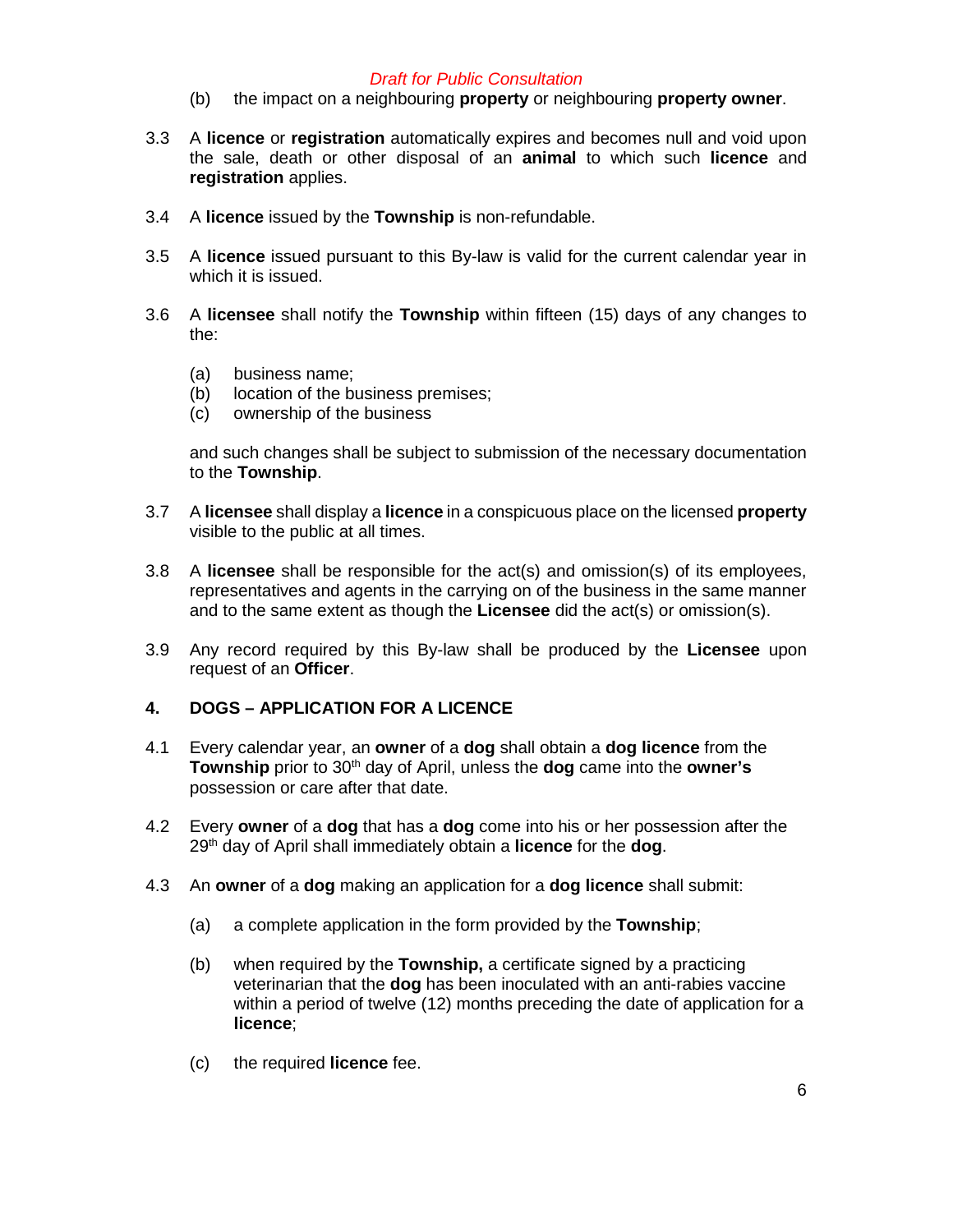## **5. DOG – LICENCE**

- 5.1 A **dog licence** in the form of a **dog tag** shall be issued where the **Clerk** is satisfied that the requirements of this By-law have been met.
- 5.2 An **owner** of a **dog** may obtain a replacement **dog tag** upon payment of the prescribed fee.

### **6. DOGS – LEASHES AND AT LARGE**

- 6.1 No **owner** of a **dog** shall permit a **dog** to be at large in the **Township** except in a **Leash Free Park**.
- 6.2 A **dog** is deemed to be running at large if found in any place other than the **property** of the **owner** of the **dog** and the **dog** is not on a **leash** and under the control of a **person** capable of handling the **dog** when it is on **property** other than that of the **owner**, unless prior consent is given by the **person** owning the **property** on which the **dog** is found.
- 6.3 Sections 6.1 and 6.2 of this By-law shall not apply to a:
	- (a) **police work dog**, or a **service dog** while actively engaged in the performance of its trained duties;
	- (b) **hunting dog** while hunting pursuant to provincial regulations;<br>(c) **farm dog** that is under the control of its **owner**.
	- farm dog that is under the control of its owner.

#### **7. CATS – REGISTRATION**

- 7.1 An **owner** of a **cat** making an application to **register** the **cat** shall submit:
	- (a) a complete application in the form provided by the **Township**;
	- (b) the required **registration** fee, if registration occurs after one (1) year of the passing of this By-law.

### **8. IMPOUNDMENT**

- 8.1 An **officer** may seize and impound an **animal** found running at large and may apprehend an **animal**.
- 8.2 Where an **animal** is seized and is injured or should be destroyed without delay for humane reasons or for reasons of safety to **persons** or **animals**, an **officer** may kill the **animal**, or have the **animal** killed in a humane manner as soon after seizure as he thinks fit without permitting any **person** to reclaim the **animal.**
- 8.3 Where the **owner** of an **animal** is known, the **Pound Keeper** shall make reasonable efforts to notify the **owner** that the **animal** has been impounded.
- 8.4 Where an **animal** is seized and impounded, the **Pound Keeper** shall return it to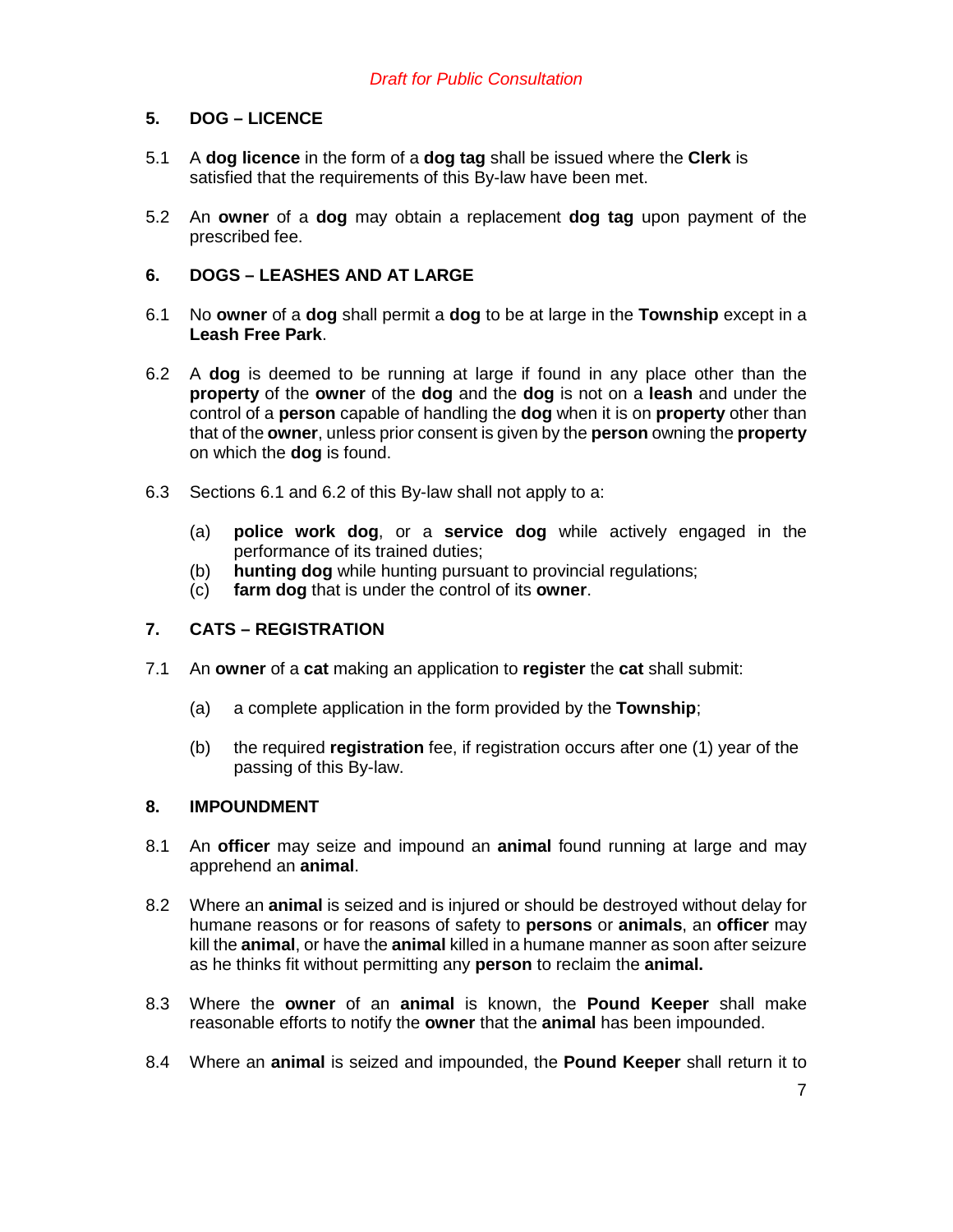the **owner** provided that:

- (a) the **owner** claims possession of the **animal** within three (3) days (excluding Sundays and holidays) after the date of seizure; and
- (b) the **animal** can be lawfully returned; and
- (c) upon payment of any applicable licensing and registration fees; and
- (d) upon payment of the impound and boarding fees .
- 8.5 The **owner** of an **animal** impounded, if known, whether or not the **animal** is claimed by the **owner** from the **pound**, shall be liable for the payment of the **pound**  fee, the boarding fee, and any euthanasia and disposal fees applicable, and shall pay all fees on demand by the **Township's Pound Keeper**.
- 8.6 Where at the end of three (3) days excluding Sundays and holidays an **animal** has not been returned to the **owner**, the **pound keeper** may dispose of the **animal** in accordance with the provisions of the *Animals for Research Act, R.S.O. 1990, c. A. 22*, as amended.
- 8.7 All monies received for the sale or adoption of unclaimed **animals** shall become the property of the **Township** of the **pound keeper** as agreed to by the **Township**.

### **9. PROHIBITED ANIMALS**

- 9.1 The **keeping** or **harbouring** of an **animal** identified in Schedule A to this By-law is hereby prohibited.
- 9.2 Notwithstanding Section 9.1 an **animal** identified as prohibited in Schedule A to this By-law may be **kept** or **harboured**:
	- (a) at a special event approved by the **Township**;
	- (b) at an institution accredited by the Canadian Association of Zoological Parks and Aquariums;
	- (c) at a premise licensed or exempt under the *Animals for Research Act, R.S.O. 1990, c. A. 22*, as amended;
	- (d) by a **person** licensed, exempt or otherwise expressly permitted by provincial or federal legislation.
- 9.3 Notwithstanding section 9.1, no **person** shall **keep** an **animal** that is prohibited by or under any federal or provincial legislation.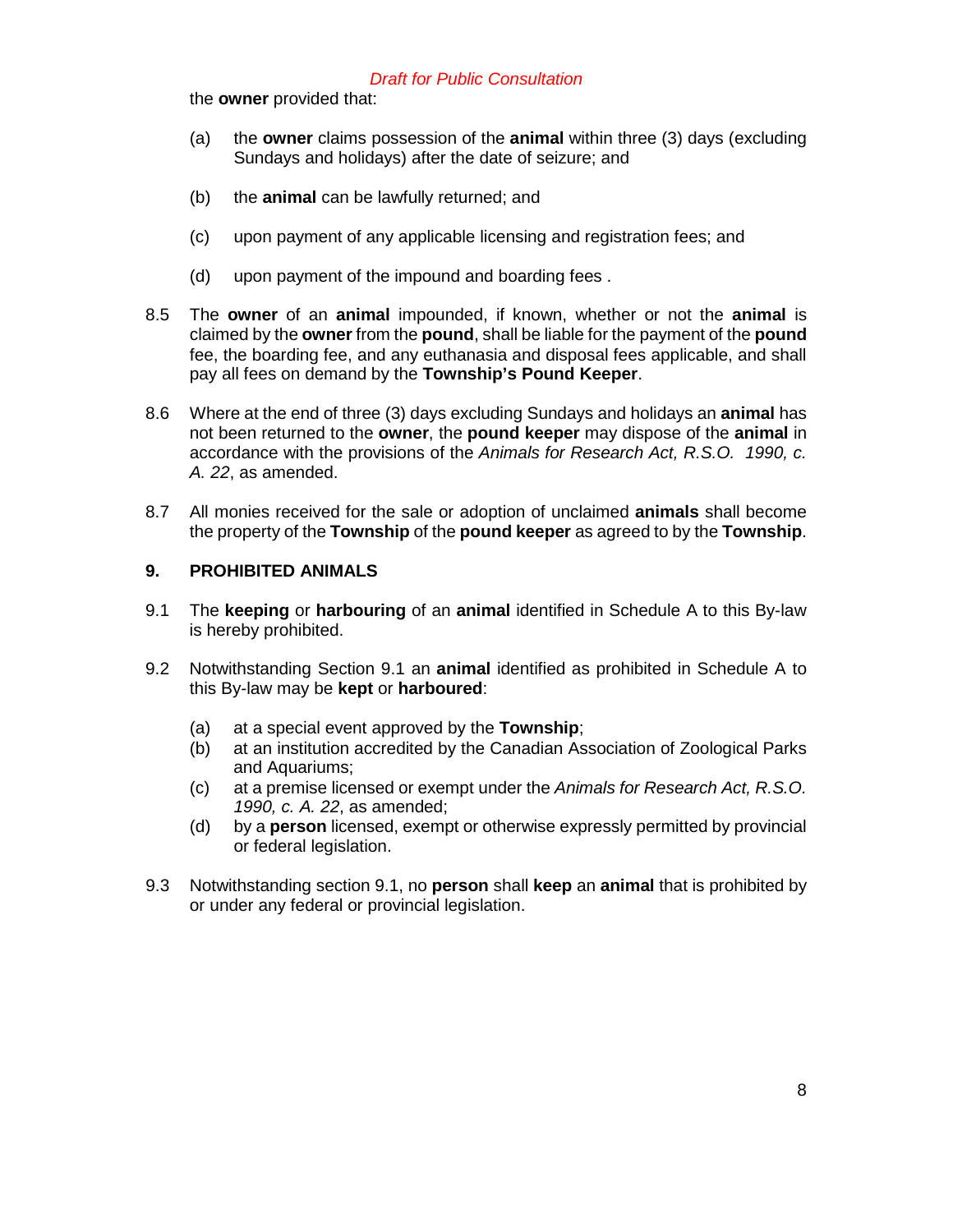### **10. PROHIBITED GRANDPARENTED ANIMALS**

- 10.1 Any **person** who **harbours** or **keeps** a prohibited **animal** shall remove the prohibited **animal**, or make application and provide to the **Clerk** proof that the prohibited **animal** was lawfully owned prior to the prohibition within 90 days of the passing of this By-law.
- 10.2 The **Clerk** upon considering those **animals** that were prohibited by By-laws 3099- 93 and 1923/96, and being satisfied that the prohibited **animal** was lawfully owned prior to the prohibition may deem the prohibited **animal** to be grandparented.
- 10.3 The **Clerk**, upon deeming a prohibited **animal** to be grandparented shall enter information pertaining to the prohibited **animal** and its **owner** into a registry of prohibited grandparented **animals**.
- 10.4 The **Clerk** may impose additional terms or conditions on the **keeping** or **harbouring** of any prohibited grandparented **animal** (e.g. housing).
- 10.5 Any person who moves a prohibited grandparented **animal** to a location other than the one on file with the **Township**, shall notify the **Clerk** of the new location within the **Township** within forty-eight (48) hours after the prohibited grandparented **animal** is moved.
- 10.6 A prohibited grandparented **animal** may be **kept** until it dies or has otherwise been disposed of.

#### **11. RESTRICTED - ANIMALS**

- 11.1. No **person** shall **keep** more than three (3) each of rabbits, ferrets, guinea pigs or other small animals on a **property** or per **dwelling unit**.
- 11.2 No **person** shall **keep** more than a combined total of three (3) non-venomous snakes or lizards on a **property** or per **dwelling unit**.
- 11.3 No **person** shall **keep** more than a combined total of four (4) pigeons or four (4) **hens** on a **property** except on **agricultural property**.
- 11.4 No **person** shall **keep hens** on a **property** that is less than 500 m² (5,382 ft²).
- 11.5 No **person** shall own, **keep** or **harbour** a **hen** on a **property** without it being **registered** except on **agricultural property**.
- 11.6 No **person** shall own, **keep** or **harbour** a **hen** on a **property** except on **agricultural property** other than in accordance with the terms, conditions and standards of this By-law.
- 11.7 No **person** shall have more than one **hen** coop on a **property** except on **agricultural property**.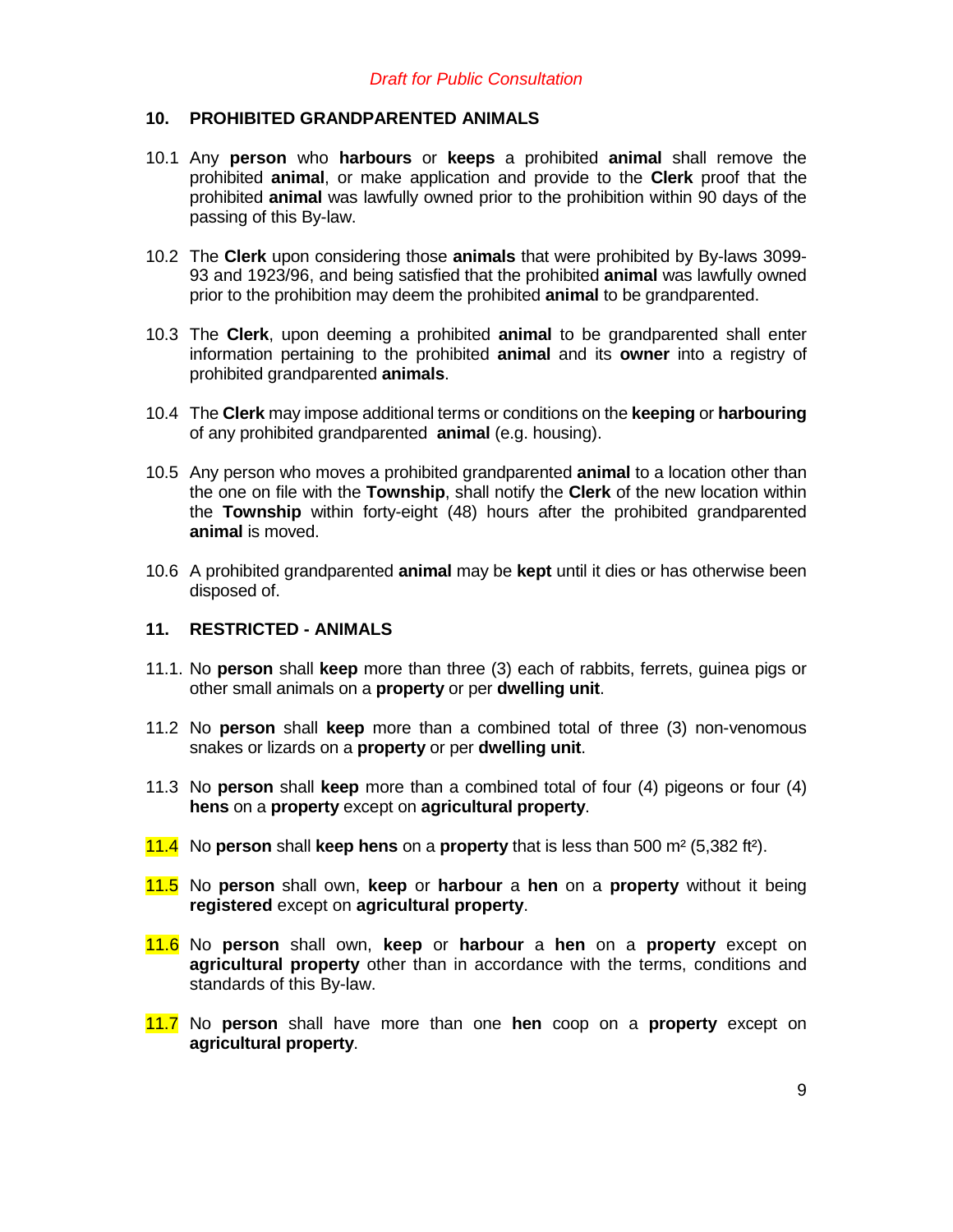- 11.8 No **person** shall own, keep or harbour a hen on a property less than four (4) moths old except on **agricultural property**.
- 11.9 No **person** shall **keep**, or cause to be **kept**, a horse, donkey, pony, mule, cow or steer, goat, swine, sheep, duck, goose, or **rooster** on a **property** except on **agricultural property**.

### **12. HENS – REGISTRATION**

- 12.1 The **owner** of a **hen** making an application to **register** the **hen** shall submit:
	- (a) a complete application in the form provided by the **Township**;
	- (b) the required **registration** fee.
- 12.2 The registration of a **hen** is subject to the completion of an inspection of the **hen** coop by the **Township** to its satisfaction.

## **13. HEN COOPS – TERMS, CONDITIONS AND STANDARDS**

- 13.1 A **hen** coop shall:
	- (a) be located at least 3 metres (9.8 feet) from the side or rear lot line;
	- (b) be located in a fully fenced rear yard;
	- (c) be a maximum size of 10  $\text{m}^2$  (108 ft<sup>2</sup>);
	- (d) be a maximum height of 2 metres (6.6 feet);
	- (e) be a maximum floor area of less than 10  $\text{m}^2$  (108 ft<sup>2</sup>);
	- (f) provide a minimum floor area of .37 m² (4 ft²) for each **hen**;
	- (g) provide a minimum roofed outdoor enclosure area of .92  $m^2$  (10 ft<sup>2</sup>) for each **hen**;
	- (h) provide a perch that is at least 20 cm (8 inches) long for each **hen**;
	- (i) be constructed:
		- (i) to fully enclose a **hen** to prevent it from escaping; (ii) to prevent other **animals** from entering the **hen** coop; (iii)with lockable roofs and doors;
	- (j) in the case of a floor be made of material resistant to moisture and mould, and lined with shavings, straw, or other appropriate materials to absorb manure and facilitate cleaning;
	- (k) have proper ventilation, be weather-proofed and insulated with an air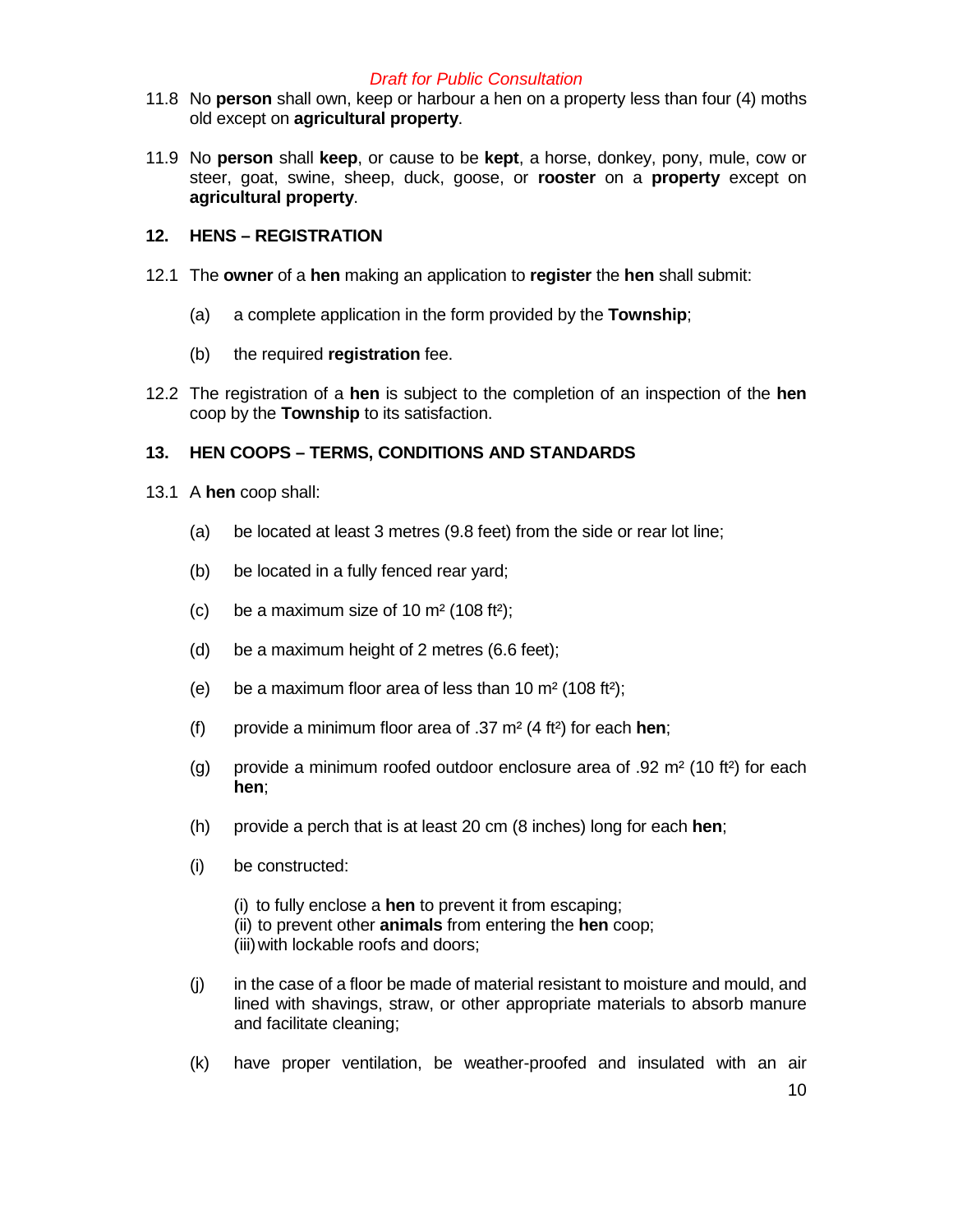- temperature suitable for the **hens**;
- (l) provide a nest box and an accessible dust bath area.
- 13.2 Every **person** shall who owns, **keeps** or **harbours** a **hen** on a **property** except **agricultural property** shall:
	- (a) maintain the **hen** coop in a clean condition and free from the accumulation of feces, offensive odours, insect or rodent infestations;
	- (b) not sell eggs from the **property**;
	- (c) lock the roof and doors of the **hen** coop at night;
	- (d) keep the **hens** enclosed in the **hen** coop at all times;
	- (e) remove feces daily and dispose of the feces as compost or weekly waste pick up;
	- (f) keep the **hen** coop at a healthy temperature for the **hens** at all times;
	- (g) not slaughter or butcher a **hen** on the **property**;
	- (h) provide food and keep a potable water supply;
	- (h) dispose of a dead **hen** in accordance with any applicable law and immediately:
		- (i) at a livestock disposal facility;
		- (ii) through veterinarian services;
		- (iii) through a facility approved by the applicable provincial Ministry.

# **14. KENNEL – APPLICATION FOR A LICENCE**

- 14.1 Every calendar year, an **owner** of a **kennel** shall obtain a **kennel licence** from the **Township** prior to 30<sup>th</sup> day of May of each calendar year, unless the **kennel** came into the **owner's** possession after that date.
- 14.2 Where a **kennel** comes into the possession of an **owner** after the 29th day of May he shall immediately obtain a **kennel licence**.
- 14.3 A **Person** making an application for a **kennel licence** shall:
	- (a) submit a complete application in the form provided by the **Township**;
	- (b) submit an accurate plan of the **property** showing:
		- (i) the location of **buildings**, structures, septic system, tile bed and well in relation to **property lines**;
		- (ii) the location of **dog** runs, waste containment, acoustical barriers, training areas and any other facilities to be used for **kennel** purposes in relation to **property lines**;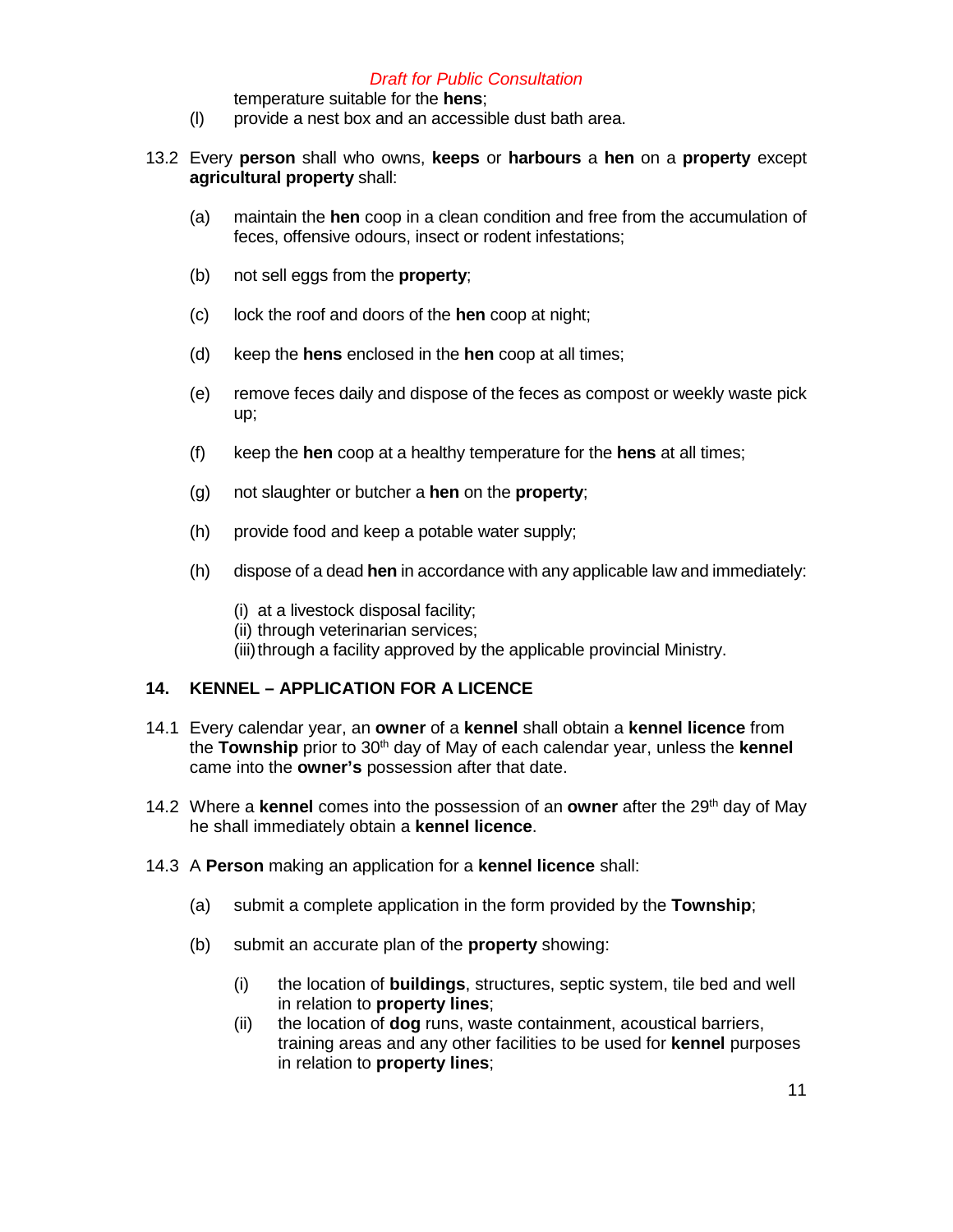- (iii) the distance between **buildings** and their existing uses situated on adjacent **properties**.
- (c) submit in the case of a breeding **kennel**, proof of valid membership in the Canadian Kennel Club or any other association incorporated under the Animal Pedigree Act (Canada), R.S.C. 1985, c.8 (4<sup>th</sup> Supp);
- (d) submit in the case of a boarding **kennel**, proof of insurance by way of certificate of insurance showing a minimum limit of two million dollars (\$2,000,000) in commercial general liability for the term of the **kennel licence** with an endorsement that notice in writing at least thirty (30) days prior to cancellation, expiration, or variation thereof will be given to the **Township** by the insurance underwriter;
- (e) submit when applicable the Business Name Registration and/or Articles of Incorporation obtained from the applicable provincial or federal Ministry;
- (f) submit any other documents or studies as may be required by the **Township** to the satisfaction of the **Township**;
- (g) submit the required **kennel licence** fee.
- 14.4 In addition to the above, a **Person** making an application for a **kennel licence** with over 20 **dogs** shall:
	- (a) submit a site control plan based on a legal survey prepared by a licensed professional engineer or Ontario Land Surveyor, showing:
		- (i) the location of **buildings**, structures, septic system, tile bed and well in relation to **property lines**;
		- (ii) the location of **dog** runs, waste containment, acoustical barriers, training areas and any other facilities to be used for **kennel** purposes in relation to **property lines**;
		- (iii) the distance between **buildings** and their existing uses situated on adjacent **properties**;
		- (iv) the location of an adequate parking area.
	- (b) submit to the satisfaction of the **Township** a noise evaluation study prepared by a qualified acoustical consultant.

## **15. KENNEL – LICENCE**

- 15.1 A **kennel licence** shall be issued by the **Clerk**:
	- (a) upon the requirements of this By-law being met;
	- (b) upon the requirements of the **Township's zoning by-law** being met;
	- (c) subject to the completion of an inspection by the **Township** to its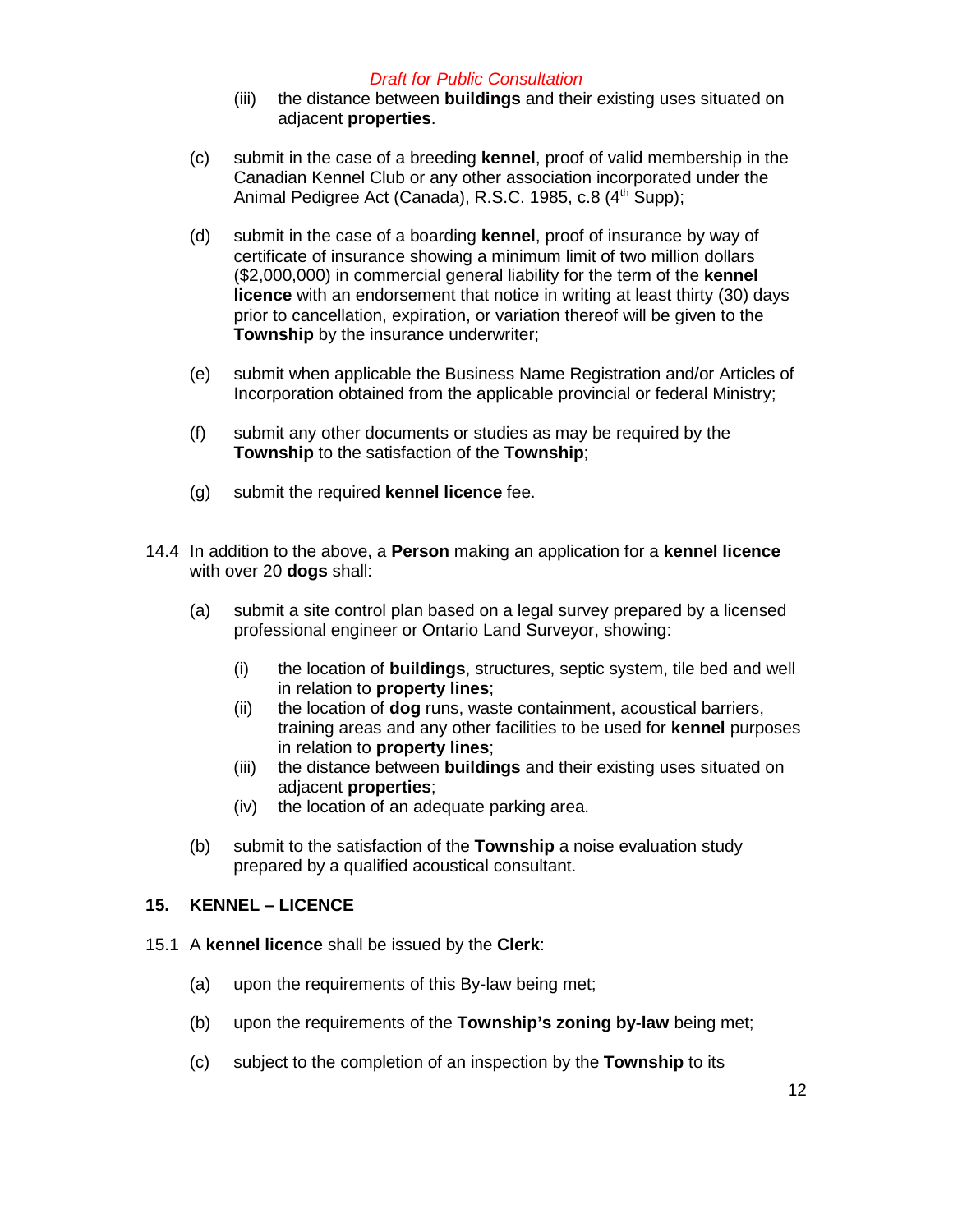satisfaction.

### **16. KENNEL – TERMS, CONDITIONS AND STANDARDS**

- 16.1 A **kennel licence** is subject to the terms, conditions and standards set out in this By-law.
- 16.2 Every **dog** shall be inoculated with an anti-rabies vaccine within the preceding year.
- 16.3 The **owner** of a **kennel** shall reside on the **property** on which the **kennel** is located.

#### 16.4 A **kennel building** shall:

- (a) comply with the requirements of the **Township's Zoning By-law**;
- (b) comply with the requirements of the Building Code Act;
- (c) not be attached to a **dwelling unit** or any other **building** used for human habitation with the exception of a **kennel** with a valid **licence** and existing on the date of the passing of this By-law;
- (d) have adequately sized cages to allow the **dog** to extend its legs to their full extent, stand or sit, turn around, or lie down in a fully extended position;
- (e) not have cages that are constructed solely of metal, wire, or impermeable concrete block;
- (f) in the case of a floor or wall:
	- i) be made of concrete or other impermeable material including rigid plastic;
	- ii) not be made of wire;
- (g) have a self-drain;
- (h) have adequate natural and artificial lights, proper ventilation and sufficient heat to maintain healthy conditions specific to the breed of **dog** being housed.
- 16.5 A structure and defined use areas including an outdoor run, pen, exercise yard on the **property** of a **kennel** shall:
	- (a) comply with the requirements of the **Township's Zoning By-law**;
	- (b) comply with the requirements of the Building Code Act;
	- (c) have adequate natural and artificial lights, proper ventilation and sufficient heat to maintain healthy conditions specific to the breed of **dog** being housed;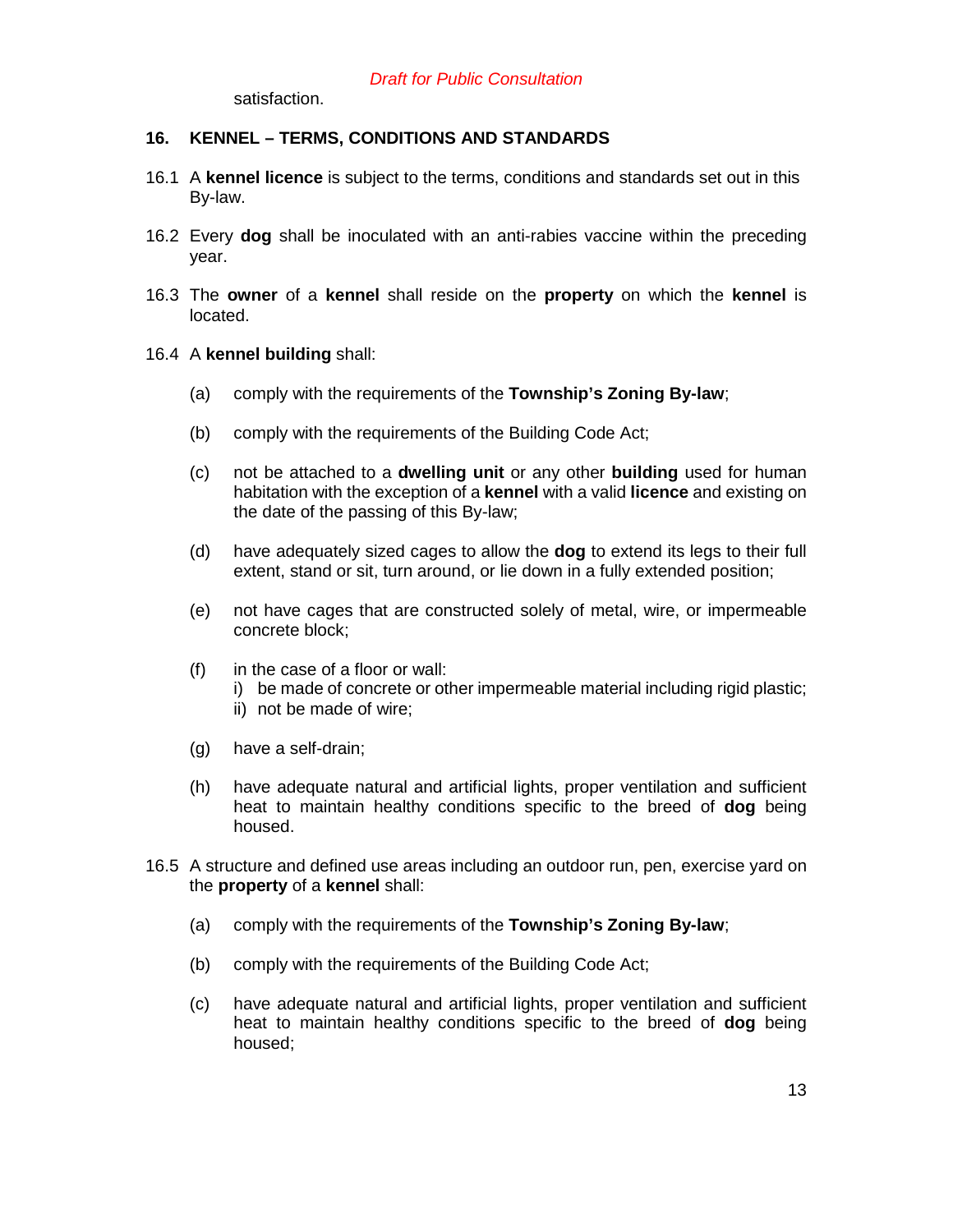(d) be enclosed by a fence with a minimum height of 1.52 metres (5 feet) and a maximum height of 2.5 metres (8.2 feet).

16.6 Every **person** who owns or operates a **kennel** shall:

- (a) thoroughly clean the floors of a **kennel building** on a daily basis;
- (b) maintain the **kennel building** and defined use areas including an outdoor run, pen and exercise yard in a sanitary, well-ventilated, clean condition and free from the accumulation of feces, offensive odours, insect or rodent infestations;
- (c) keep all **dogs** in a clean and healthy condition free from vermin and disease;
- (d) provide every **dog** with adequate food and potable water at all times;
- (e) provide every **dog** with sanitary, well ventilated, naturally lighted quarters kept at a healthy temperature at all times;
- (f) immediately drain a floor when water is present;
- (g) have regard to the guidelines set out in "A Code of Practice for Canadian Kennel Operations – Third edition | 2018", as amended;
- (h) provide every **dog** with the opportunity for periodic exercise sufficient to maintain good health including the opportunity to be unfettered from a fixed area and exercised regularly under appropriate control;
- (i) necessary veterinary medical care when any **dog** exhibits signs of pain, illness or suffering;
- 16.7 Every **person** who owns or operates a **kennel** shall:
	- (a) maintain a whelping bitch **dog** in a separate accommodation from the other **dogs** in the **kennel**;
	- (b) the separate accommodation for a whelping bitch dog shall be 2.5 times the size of the whelping bitch **dog**;
	- (c) provide an separate outdoor run for the whelping bitch **dog** to prevent the transfer of diseases;
	- (d) provide a whelping box for the whelping bitch **dog** that is constructed with four sides with a floor made of impermeable material;
	- (e) not permit **noise** from barking during the following prohibited times;
		- (i) 22:00 one day to 07:00 the next day;
		- (ii) no continuous **noise** from barking in excess of 2 hours from 07:00 to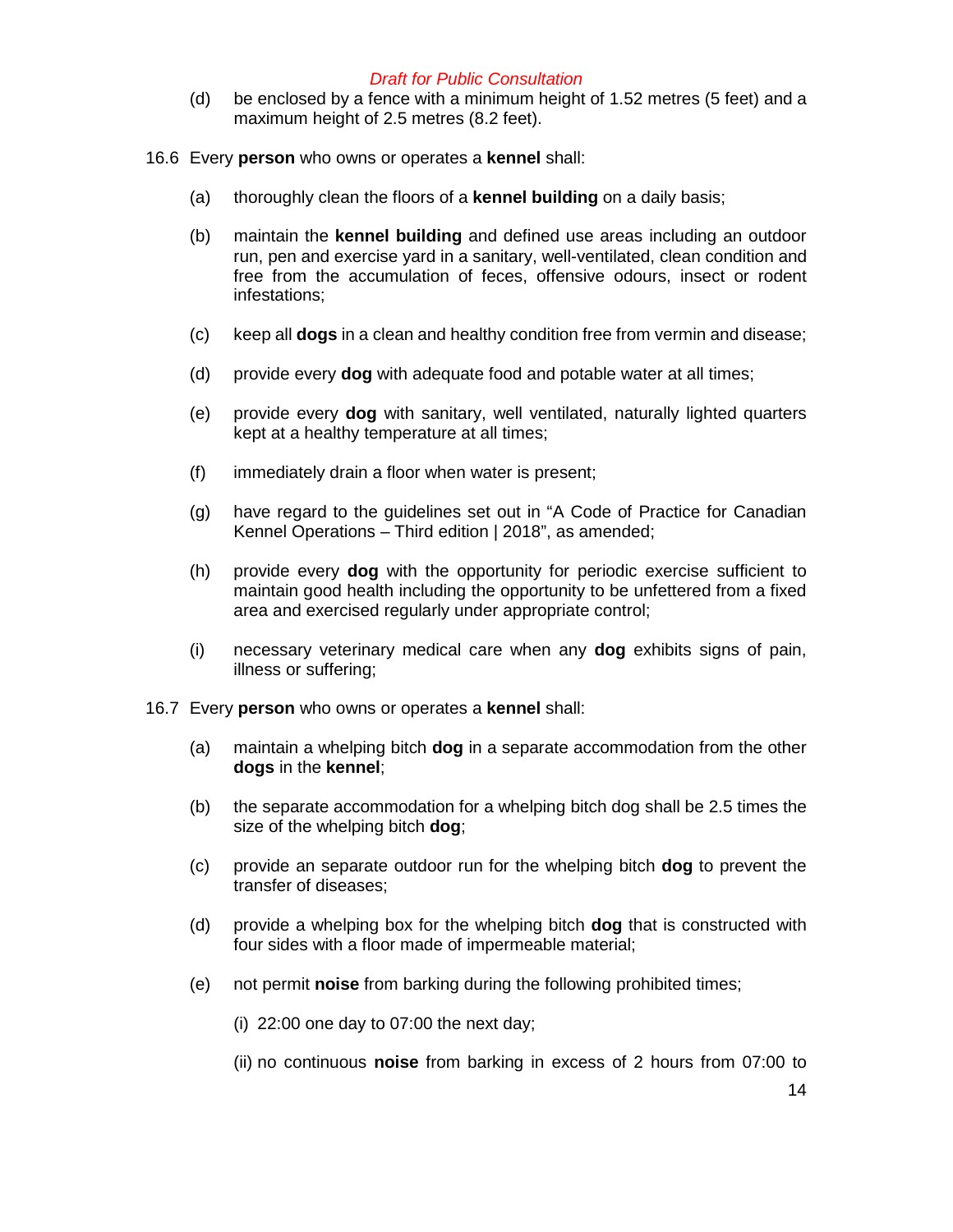22:00;

- (f) undertake measures to ensure that residences on an adjacent **property** is not subjected to **noise** made by dogs **kept** or **harboured** on the **property**.
- 16.8 Where a **person** who owns or operates a **kennel** is found guilty of three (3) or more violations of Sections 14(7)(e) and 14(7)(f) in one **licence** term, an **Officer** or **Clerk** may order the **owner** to submit, at its expense, a noise evaluation study prepared by a qualified acoustical consultant and may suspend the **licence** in accordance with Sections 15 and 16 of this By-law.
- 16.9 In addition to any other requirements in this By-law, a **dog** may be housed outdoors provided the following regulations are adhered to:
	- (a) the breed of **dog** must be properly acclimatized to seasonal and regional temperatures;
	- (b) an aged, young, or infirm **dog** shall not be housed outdoors;
	- (c) shelter and protection from cold and heat must be provided including protection from direct sunlight, rain, sleet and snow;
	- (d) an enclosed area with dry bedding must be provided.
- 16.10In addition to any other requirements in this By-law, group housing of **dogs** is suitable provided that the following regulations are adhered to:
	- (a) any **dog** exhibiting vicious behavior or dominance aggression is housed separately;
	- (b) a **dog** under treatment for communicable disease or suspected of harbouring a communicable disease is separately housed;
	- (c) newly acquired **dogs** are isolated before full integration into group housing.
- 16.11In addition to Section 3.2, the **Clerk**, may impose the following terms and conditions on a **kennel licence**:
	- (a) approval from the **Township** for the installation of any septic system to handle **dog** waste;
	- (b) a restriction on the time that the outdoor runs may be open;
	- (c) notwithstanding Section 14(7)(e) a further restriction on the time of when **noise** from barking from the **kennel** is restricted;
	- (d) a restriction on how many **dogs** are in the outdoor runs or exercise yards at one time to reduce possible **noise** issues;
	- (e) a barrier preventing a **dog** from seeing a motorist or a **person** travelling along any roads/walkways/trails, etc;
	- (f) additional evaluations by a qualified acoustical consultant after the **kennel** has been operating;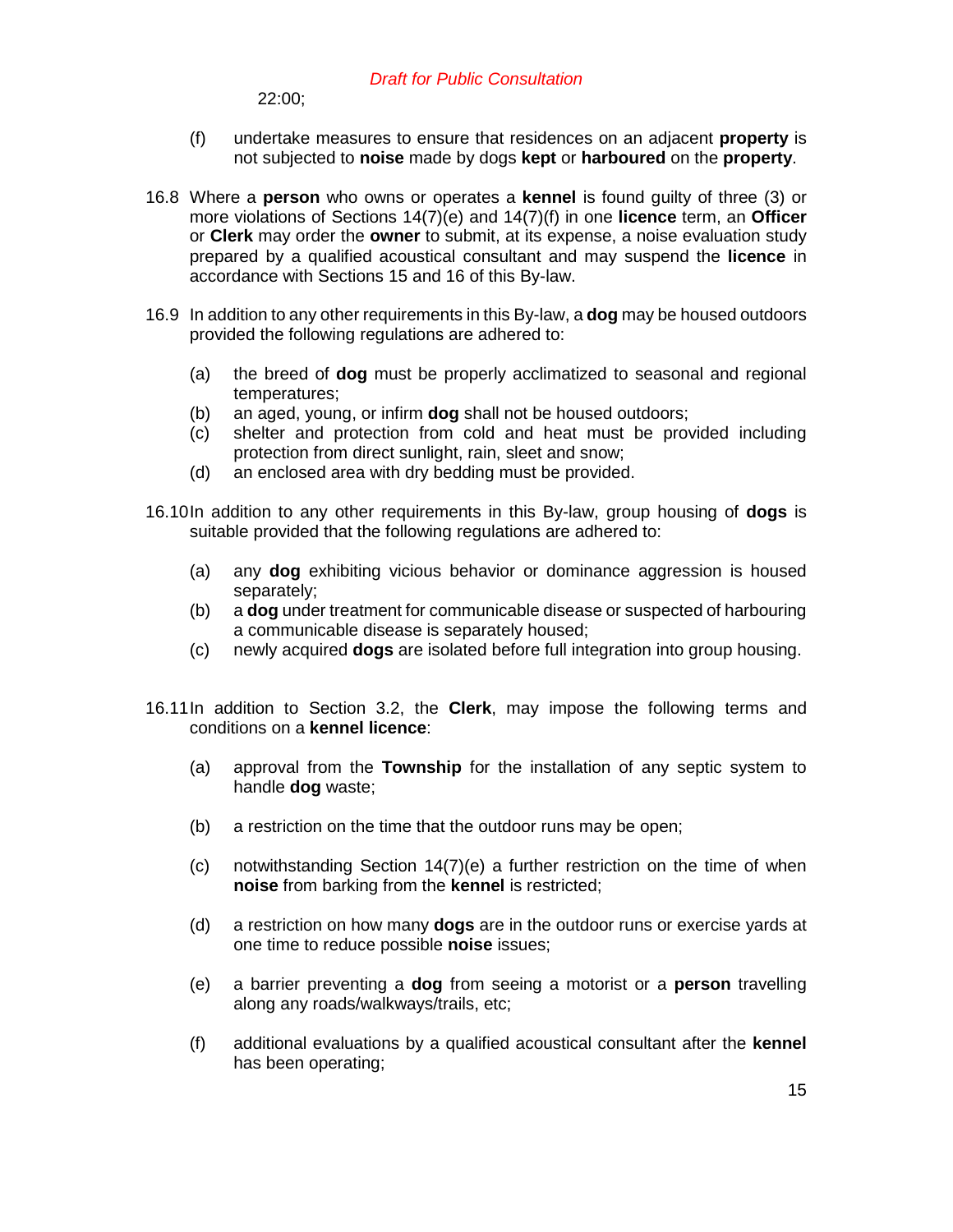- (g) satisfactory arrangements for the implementation and installation of noise abatement measures, including the entering into of an agreement and the posting of securities to ensure the completion of any required noise abatement measures;
- (h) in the case of a new **kennel**, an increased distance separation from any adjacent habitable **building**, excluding a **building** of the **owner** of the **property** on which the **kennel** is located.
- 16.12Every **person** who owns or operates a **kennel** shall maintain records of the following information:
	- (a) the names and addresses of the **dog** owners cared for at the **kennel**;
	- (b) the date of arrival and departure from the **kennel**;
	- (c) breeding and identification records of all whelping bitches and stud **dogs** and the resulting litters;
	- (d) veterinarian records on individual **dogs** maintained in the **kennel**;
	- (e) written **dog** care procedures dealing with, amongst other matters, methods of handling **dogs**, sickness, emergency situations, injury or death and contact information for a veterinarian.

## **17. KENNEL LICENCES – ADMINISTRATIVE SUSPENSIONS**

- 17.1 Where the **Licensee's** policy of liability insurance expires, is cancelled, or is otherwise terminated, then the applicable **licence** shall be automatically suspended effective on the date of such expiration, cancellation, or termination and shall remain so until such insurance has been reinstated.
- 17.2 An administrative suspension of a **licence** without a hearing shall be imposed for:
	- (a) Fourteen (14) days if the **Clerk** is satisfied that the continuation of the business poses an immediate danger to health and safety of any **person** or to any **property** or in accordance with Section 14.7. Before any suspension is imposed, the **Township** shall provide the **licensee** with the reasons for the suspension, either orally or in writing, and an opportunity to respond to them.
- 17.3 An administrative suspension imposed under section 15.2 may be imposed on such conditions as the **Clerk** considers appropriate.

#### **18. LICENCES – GROUNDS FOR REFUSAL, REVOCATION OR SUSPENSION**

18.1 An applicant or **licensee** is entitled to a **kennel licence** upon meeting the requirements of this By-law except where: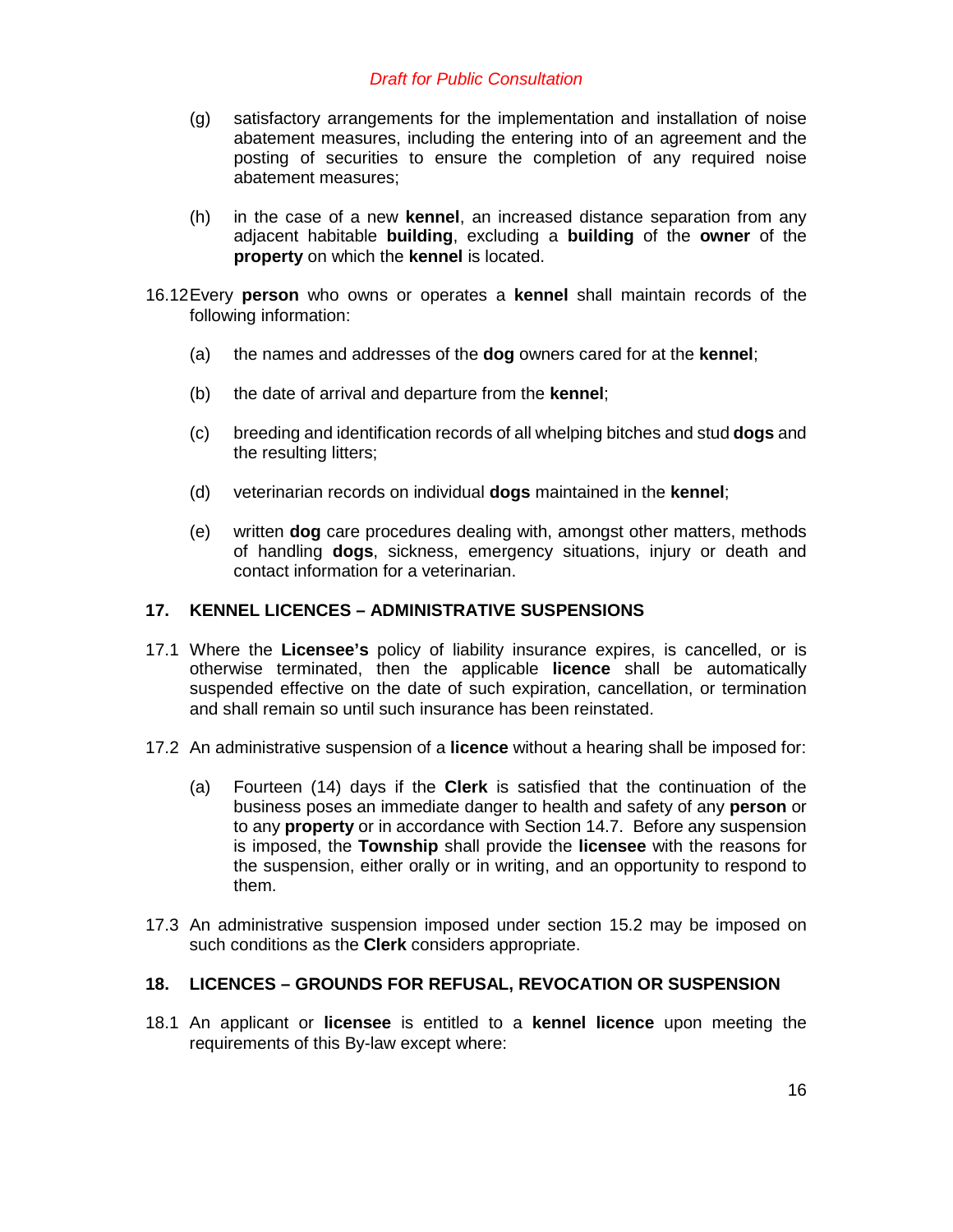- (a) the past or present conduct of any **person**, including the officers, directors, employees or agents of a corporation affords reasonable cause to believe that the **person** will not carry on or engage in the business in respect of which the application is made in accordance with the law or with honesty or integrity; or
- (b) the applicant or **licensee** has past breaches of any law and any outstanding fines imposed by a court of the contravention of any provision of this By-law or any other municipal by-law or Provincial Statute associated with the carrying on of such business; or
- (c) the issuing of a **kennel licence** would be contrary to the public interest with respect to health and safety, consumer protection, or nuisance control; or
- (d) the applicant or **licensee** has submitted an application or other documents to the **Township** containing false statements, incorrect, incomplete, or misleading information; or
- (e) the applicant or **licensee** is carrying on or engaging in activities that are, or will be, if the applicant of **licensee** is licensed, in contravention of this Bylaw, or any other applicable law; or
- (f) the applicant or **licensee** has not paid the required **kennel licence** fee.
- 18.2 The **Clerk** may revoke, suspend, refuse to issue, or refuse to renew a **kennel licence**, where the applicant or **licensee** would not be entitled to a **kennel licence**, or to the renewal of a **kennel licence**, on any grounds set out in this By-law.
- 18.3 Where the application for a **kennel licence** has been revoked, suspended or cancelled, the fees paid by the applicant or **licensee,** in the respect of the application for a **kennel licence,** shall not be refunded.
- 18.4 Where a **kennel licence** has been revoked, suspended, or cancelled the **licensee** shall return the **kennel licence** to the **Clerk** within two (2) days of service of the notice of the decision.
- 18.5 When a revoked, suspended or cancelled **kennel licence** has not been returned, an **Officer** may enter upon the **property** excluding entry into a **dwelling unit** for the purpose of receiving, taking or removing the said **kennel licence**.

### **19. LICENCES – GROUNDS FOR REFUSAL, REVOCATION OR SUSPENSION – TERMS AND CONDITIONS – RIGHT TO A HEARING**

- 19.1 With the exception of Section 15, before a **kennel licence** is refused, revoked, suspended, cancelled or issued with terms or conditions, written notice shall be given to the applicant or **licensee**.
- 19.2 Notice shall be served to the applicant's or **licensee's** last known address filed with the **Township** and shall: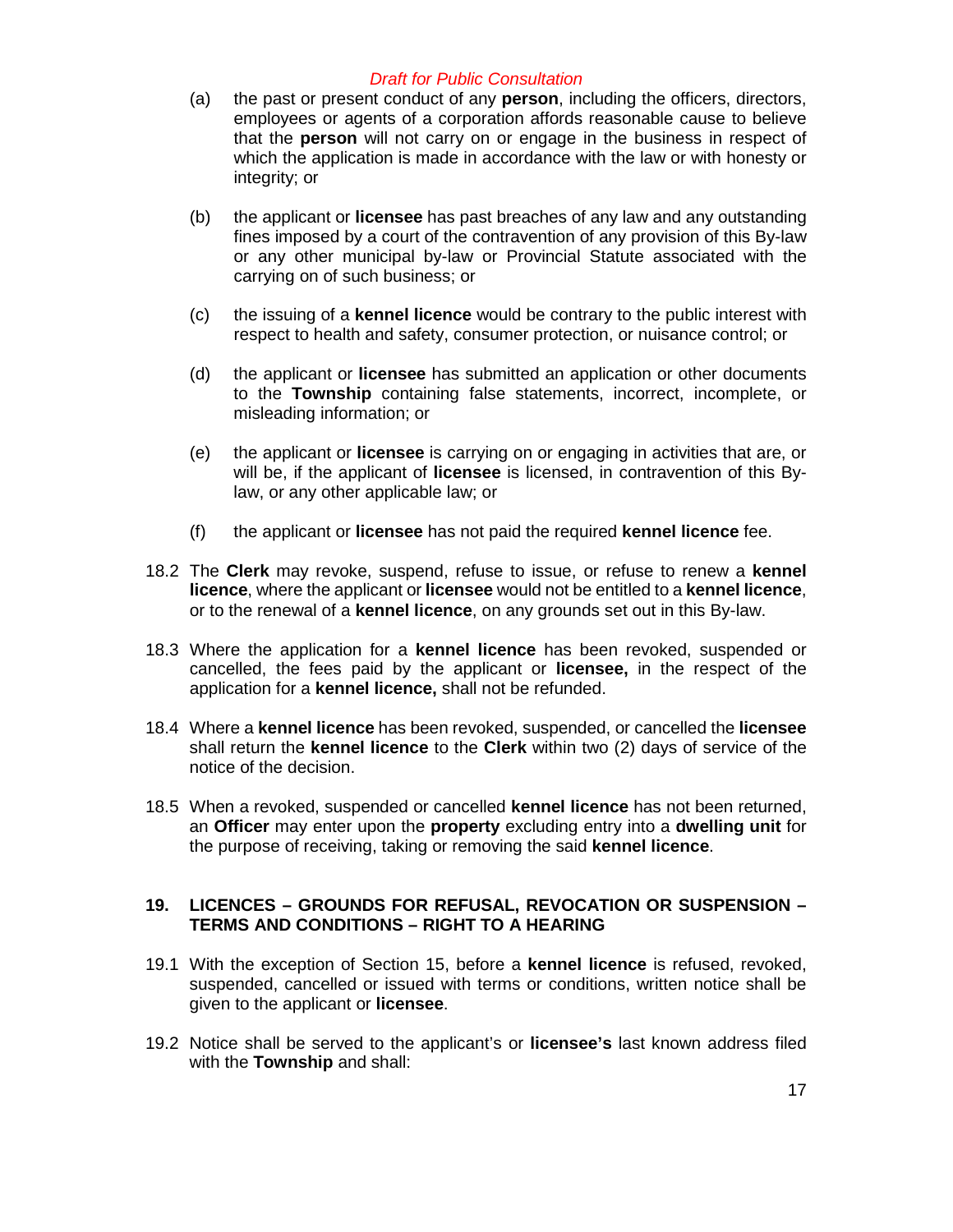- (a) contain sufficient information to specify the nature of, or reason for, any recommendation;
- (b) inform the applicant or **licensee** of entitlement to a hearing before the **Committee**, if a request in writing for a hearing is returned to the **Clerk** within fifteen (15) days after the date of service of the notice; and
- (c) inform the applicant or **licensee** that if no written request is received, the **Committee** may proceed and make any decision with respect to the **licence**.
- 19.3 On receipt of a written request for a hearing from an applicant or **licensee**, the **Clerk** shall:
	- (a) schedule a hearing; and
	- (b) give the applicant or **licensee** notice of the hearing at least twenty (20) days prior to the hearing date.
- 19.4 Service of any notice on the applicant or **licensee** under this by-law shall be made by personal delivery or by ordinary mail. The notice shall be deemed to have been served on the seventh  $(7<sup>th</sup>)$  day after the day of mailing or on the date of personal service.

#### **20. ESTABLISHMENT OF A HEARING COMMITTEE**

- 20.1 The **Committee** is delegated authority by Council to hear and render decisions regarding the refusal, revocation or suspension of a **kennel licence**, and the imposing of terms and conditions on a **kennel licence**.
- 20.2 The decision of the **Committee** shall be final and binding.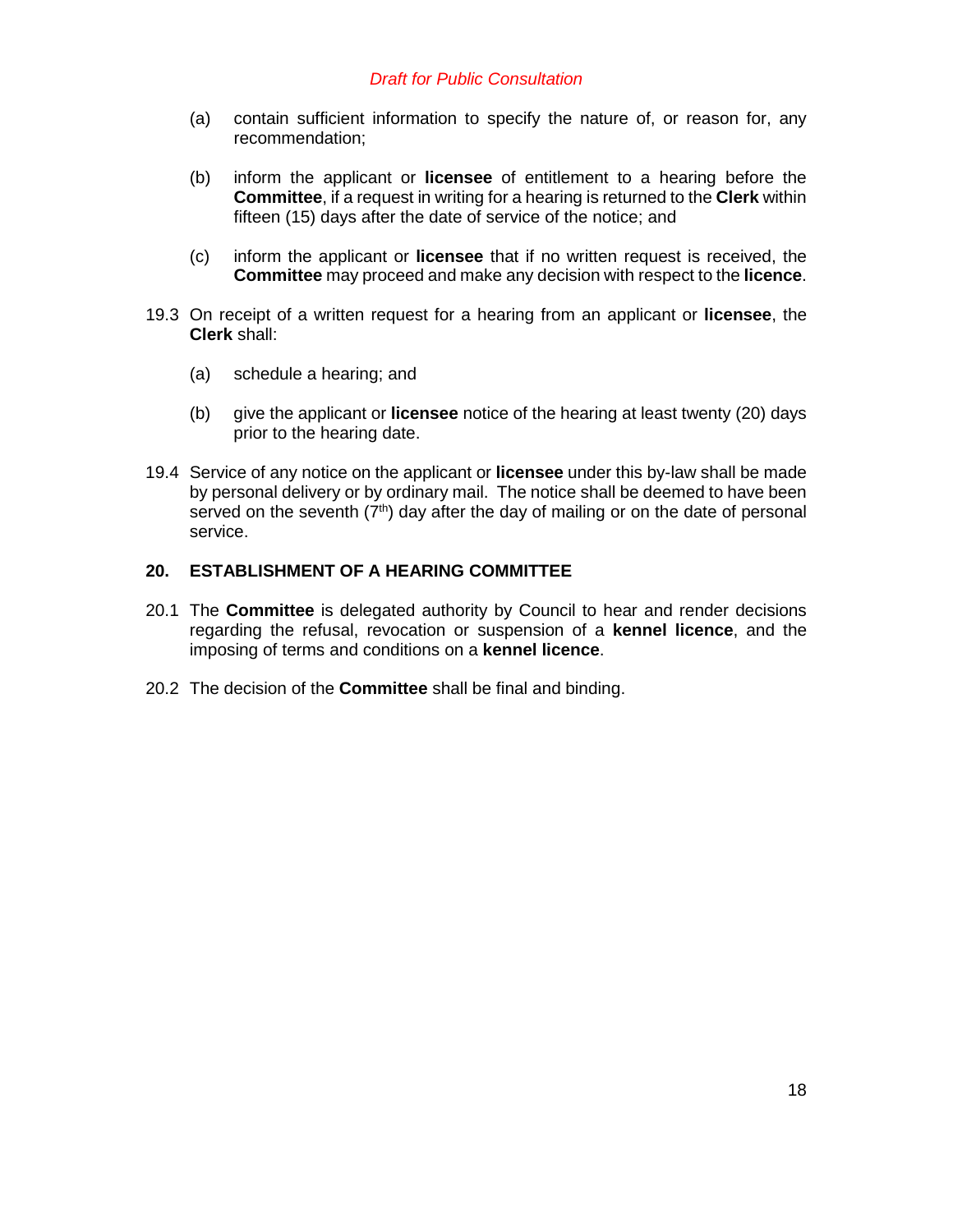## **21. HEARING PROCESS**

- 21.1 The provisions of the *Statutory Powers and Procedures Act, R.S.O. 1990, c. S.22,* as amended, shall apply to all hearings conducted under this By-law.
- 21.2 A hearing shall be held in public, and the **Committee** shall hear the applicant or **licensee** and every other **person** who desires to be heard, and the **Committee**  may adjourn the hearing or reserve its decision.
- 21.3 No decision of the **Committee** is valid unless it is concurred in by the majority of the members of the **Committee** that heard the matter, and the decision of the **Committee**, shall be in writing and shall set out the reasons for the decision, and shall be signed by the members who concur in the decision.
- 21.4 Any authority or permission granted by the **Committee** may be for such time and subject to such terms and conditions as the **Committee** considers advisable and as are set out in the decision.
- 21.5 When a **person** who has been given written notice of a hearing does not attend at the appointed time and place, the **Committee** may proceed with the hearing in his absence, and the **person** shall not be entitled to any further notice of the proceedings.
- 21.6 The **Clerk** shall no later than ten (10) days from the making of the decision send one (1) copy of the decision to:
	- (a) the applicant or **licensee**;
	- (b) each **person** who appeared in **person** or by Counsel or by Agent at the hearing and who filed with the **Clerk** a written request for notice of the decision.

### **22. FEES**

22.1. The fees for any **licence**, **registration**, or **replacement tag** issued pursuant to this By-law shall be as prescribed in the **Township's** Fees and Charges By-law and is payable upon submission of an application.

## **23. ENFORCEMENT AND PENALTY PROVISIONS**

- 23.1 The enforcement of this By-law shall be conducted by an **Officer**.
- 23.2 An **Officer** may enter on land at any reasonable time for the purpose of carrying out an inspection to determine whether or not the By-law is complied with.
- 23.3 Every **person** who contravenes any provision of this By-law and every director or officer of a corporation, who knowingly concurs in the contravention by a corporation is guilty of an offence and upon conviction is liable to: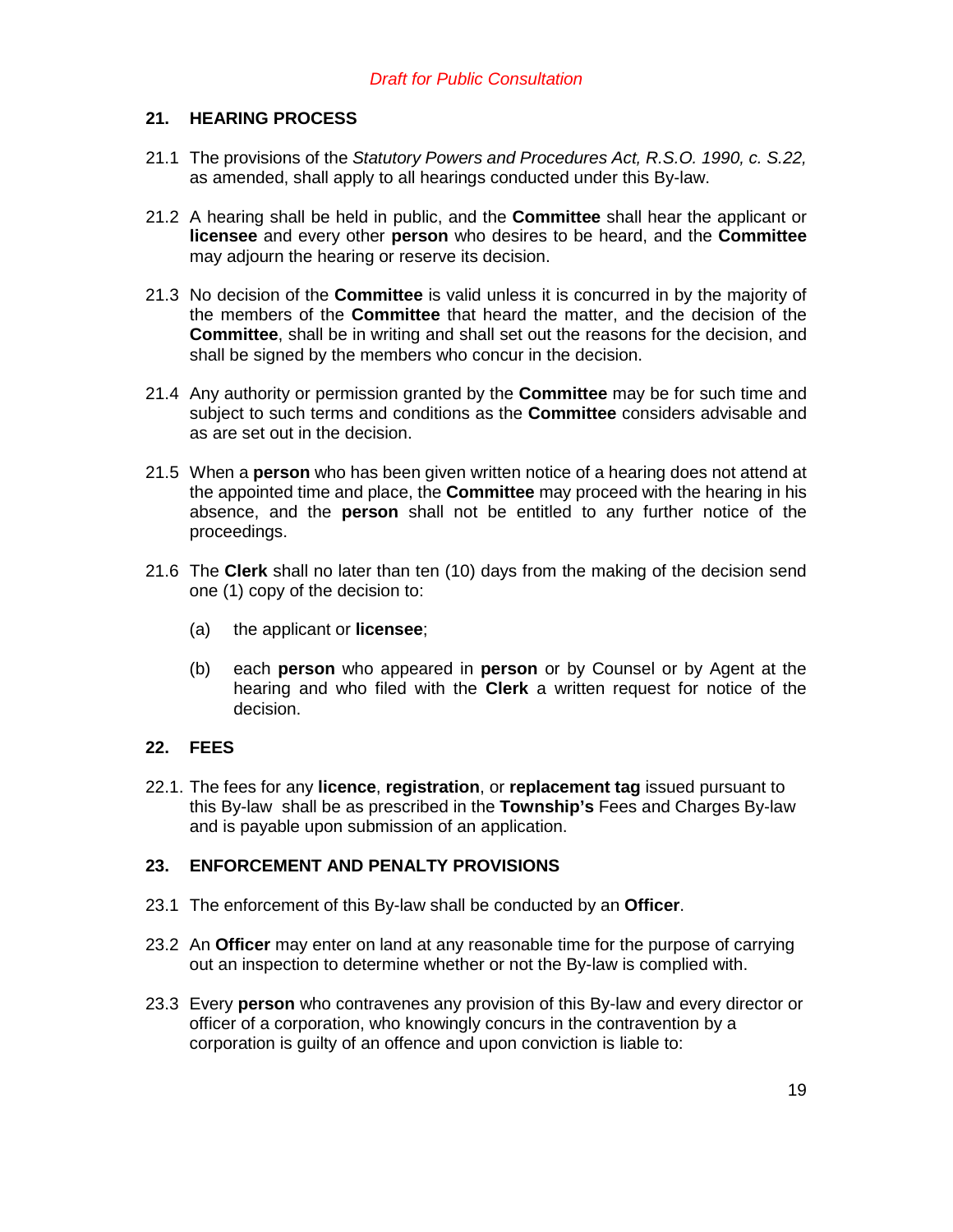- (a) on a first offence, to a fine not more than \$50,000.00; and
- (b) on a second offence and each subsequent offence, to a fine of not more than \$100,000.00
- 23.4 Every **person** who is convicted under a Part 1 offence notice or summons and is convicted of an offence under this By-law shall be subject to a fine, to a maximum as provided for in the Provincial Offences Act, R.S.O. 1990, c. P. 33, as amended.
- 23.5 No **person** shall hinder or obstruct, or attempt to hinder or obstruct, any **Officer** exercising a power or performing a duty under this By-law.
- 23.6 Every **person** who is alleged to have contravened any of the provisions of this By-law, shall identify themselves to an **Officer** upon request, failure to do so shall be deemed to have hindered or obstructed an **Officer** in the execution of his or her duties.
- 23.7 Upon conviction any penalty imposed under this By-law may be collected under the authority of the Provincial Offences Act, R.S.O. 1990, c. P. 33, as amended.

## **24. SEVERABILITY**

24.1 If a court of competent jurisdiction declares any section or part of this By-law invalid, it is the intention of Council of the **Township** that the remainder of this By-law shall continue in force unless the court makes an order to the contrary.

#### **25. SINGULAR AND PLURAL USE**

25.1 In this By-law, unless the context otherwise requires words importing the singular shall include the plural and use of the masculine shall include the feminine, where applicable.

#### 26. **REPEAL**

26.1 That By-law 3099-93, 1923/96, 2005-007 and all amendments thereto are hereby repealed.

# **READ A FIRST, SECOND, THIRD TIME AND FINALLY PASSED THIS DAY OF 2018.**

**THE CORPORATION OF THE TOWNSHIP OF CENTRE WELLINGTON**

**MAYOR** 

**CLERK** 

20